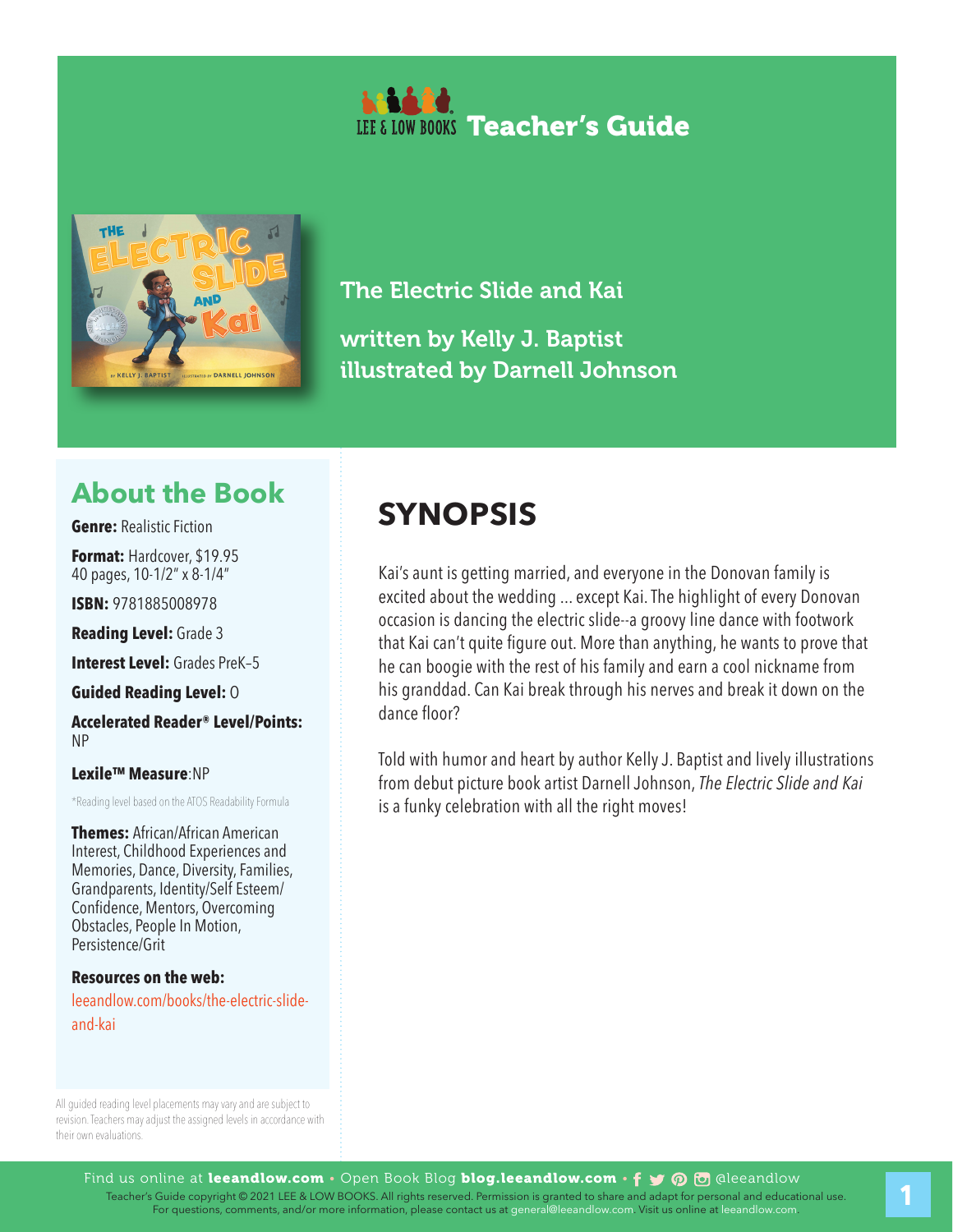

# **BACKGROUND**

## **The History Behind the Electric Slide**

The Electric Slide is a fun and entertaining dance to the song called "Electric Boogie." In 1976, Richard Silver created the moves for the dance and Neville "Bunny Wailer" Livingston wrote the catchy song. The song was first popular in Jamaica and then made its way to the radio waves in the United States. The Electric Slide incorporates grapevines, side steps and a series of forward and backward steps (https://people.howstuffworks.com/stories-behind-electric-slide-moonwalk-andother-epic-dance-moves.htm#:~:text=Back%20in%201976%2C%20Neville%20%22Bunny,of%20 forward%20and%20backward%20steps.)

In the 1990s, the Electric Slide became popular and styled for American line dancing. It also was featured in the 1999 romantic comedy film, "The Best Man," and has been a hit at parties and weddings ever since (https://www.theguardian.com/stage/2020/jun/11/how-the-electric-slidebecame-the-black-lives-matter-protest-dance).

### **Teaching Marriage to Students**

Consult Sesame Street's "Grover discusses 'What is marriage?'" for showing students a child-friendly way to explain what marriage is about and why people get married. Additionally, Reading Rockets (https://www.readingrockets.org/booklists/somebodys-getting-married) and Beyond the Bookends (https://www.beyondthebookends.com/11-kids-books-about-weddings/) both have lists of books about weddings, marriage, and how marriages and weddings signify the start of something new as well as family change. *The Ring Bearer* by Floyd Cooper (Penguin Random House) is another book that helps children think about what weddings represent and how they're meaningful to families.

# **BEFORE READING**

#### **Prereading Focus Questions**

(Reading Standards, Craft & Structure, Strand 5 and Integration of Knowledge & Ideas, Strand 7) (Speaking & Listening Standards, Comprehension & Collaboration, Strands 1 and 2)

Before introducing this book to students, you may wish to develop background knowledge and promote anticipation by posing questions such as the following:

- Do you like to dance? Why or why not? Do you know any specific dances? What are they?
- Have you ever been to a wedding? What happens at a wedding? What are some specific traditions or things that people do at weddings?
- Why is it important to practice something? If you play a particular sport or have a hobby, how does practice help you get better? How do you feel about practicing something?
- Is there a family member or friend that helped you when you struggled with something? What did they do to support you? Why were they helpful?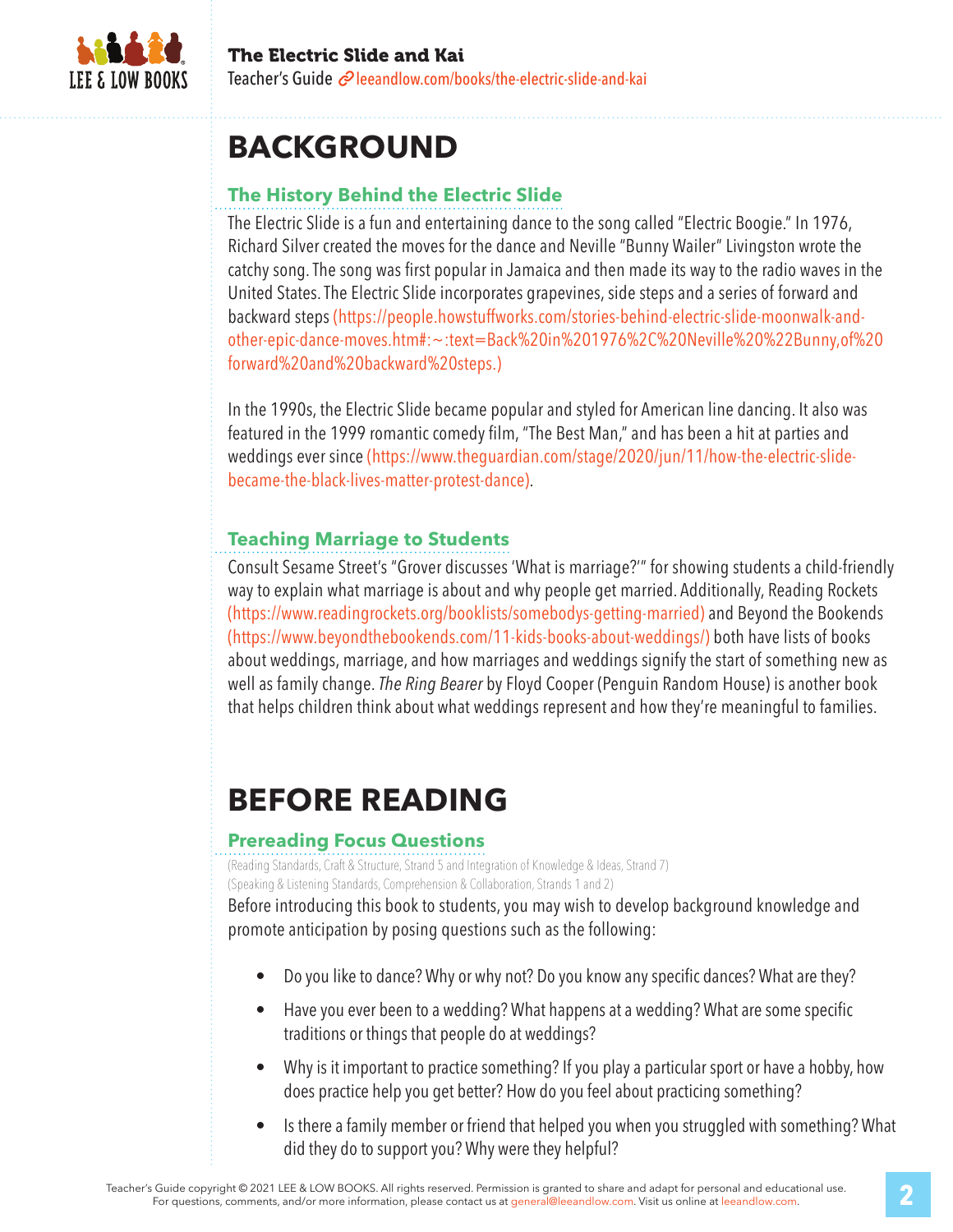

- What does it mean to be persistent? How do you demonstrate persistence even though something may be challenging? Why is it important to be persistent? Do you think persistence can be learned? How so?
- Was there ever a time where you solved a problem creatively? What did you do? Why did you have to solve that problem? How did you think quickly?
- Was there a time when you took a chance on something? What did you do? What was the end result? Was it worth taking the chance? How are taking chances important in your life?

#### **Exploring the Book**

(Reading Standards, Key Ideas & Details, Strand 1; Craft & Structure, Strand 5; and Integration of Knowledge & Ideas, Strand 7) (Speaking & Listening Standards, Comprehension & Collaboration, Strands 1 and 2)

- Book Title Exploration: Talk about the title of the book *The Electric Slide and Kai*. Then ask students what they think this book will most likely be about and whom the book might be about. What do they think might happen? What information do they think they might learn? What makes them think that?
- Read Kelly J. Baptist's Biography: Read about Kelly J. Baptist on the jacket back flap as well as on her website http://kellyiswrite.com/. Encourage students to think about what it was like to write a children's book, and what might have been her inspiration for writing *The Electric Slide and Kai*. Students can also think about what Kelly J. Baptist wrote in her dedication.
- Read Darnell Johnson's Biography: Read about Darnell Johnson on the jacket back flap as well as on his website http://artofdarnelljohnson.com/. Darnell discovered his passion for art by catching cartoons when he was a kid. How do you think the illustrations in *The Electric Slide and Kai* reflect Darnell's inspiration?
- Encourage students to stop and jot down in their reading notebooks during the read-aloud when they: learn new information, see a powerful image, have an emotional reaction or an idea, have a question, or hear a new word.
- Have students quickly write a feeling in their notebooks during reading. After reading, ask students why they wrote down that feeling and have them write a journal entry about it.

#### **Setting a Purpose for Reading**

(Reading Standards, Key Ideas & Details, Strands 1–3)

Have students read to find out:

- what event Kai and his family go to
- what the electric slide is and the different moves involved
- how Kai feels about dancing
- why Kai decides to practice dancing
- what happens when Kai shows off his dance moves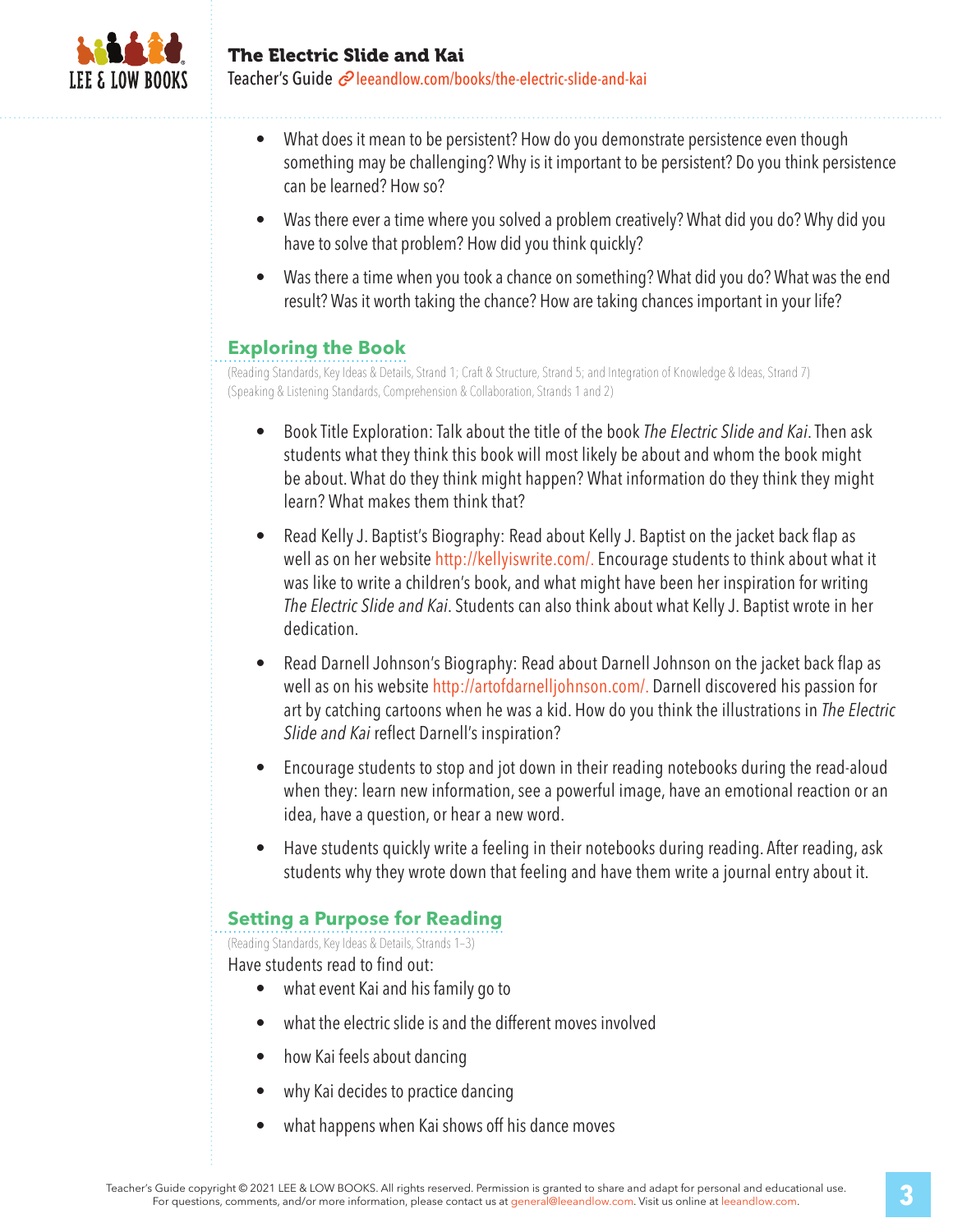

#### The Electric Slide and Kai Teacher's Guide  $\mathcal{O}$  leeandlow.com/books/the-electric-slide-and-kai

- how family is important
- why persistence helps you get better at something

Encourage students to consider why the author, Kelly J. Baptist, would want to share with young people this story about Kai and dancing to the electric slide.

## **VOCABULARY**

(Reading Standards, Craft & Structure, Strand 4) (Language Standards, Vocabulary Acquisition & Use, Strands 4–6) (Speaking & Listening Standards, Comprehension & Collaboration, Strands 1 and 2)

The story contains several content-specific and academic words and phrases that may be unfamiliar to students. Based on students' prior knowledge, review some or all of the vocabulary below. Encourage a variety of strategies to support students' vocabulary acquisition: look up and record word definitions from a dictionary, write the meaning of the word or phrase in their own words, draw a picture of the meaning of the word, create a specific action for each word, list synonyms and antonyms, and write a meaningful sentence that demonstrates the definition of the word.

#### **Content Specific**

wedding, flower girl, junior bridesmaid, dip, electric slide, suit, bow ties, ceremony, reception hall, deejay, mic

#### **Academic**

shrug, rhythm, grinning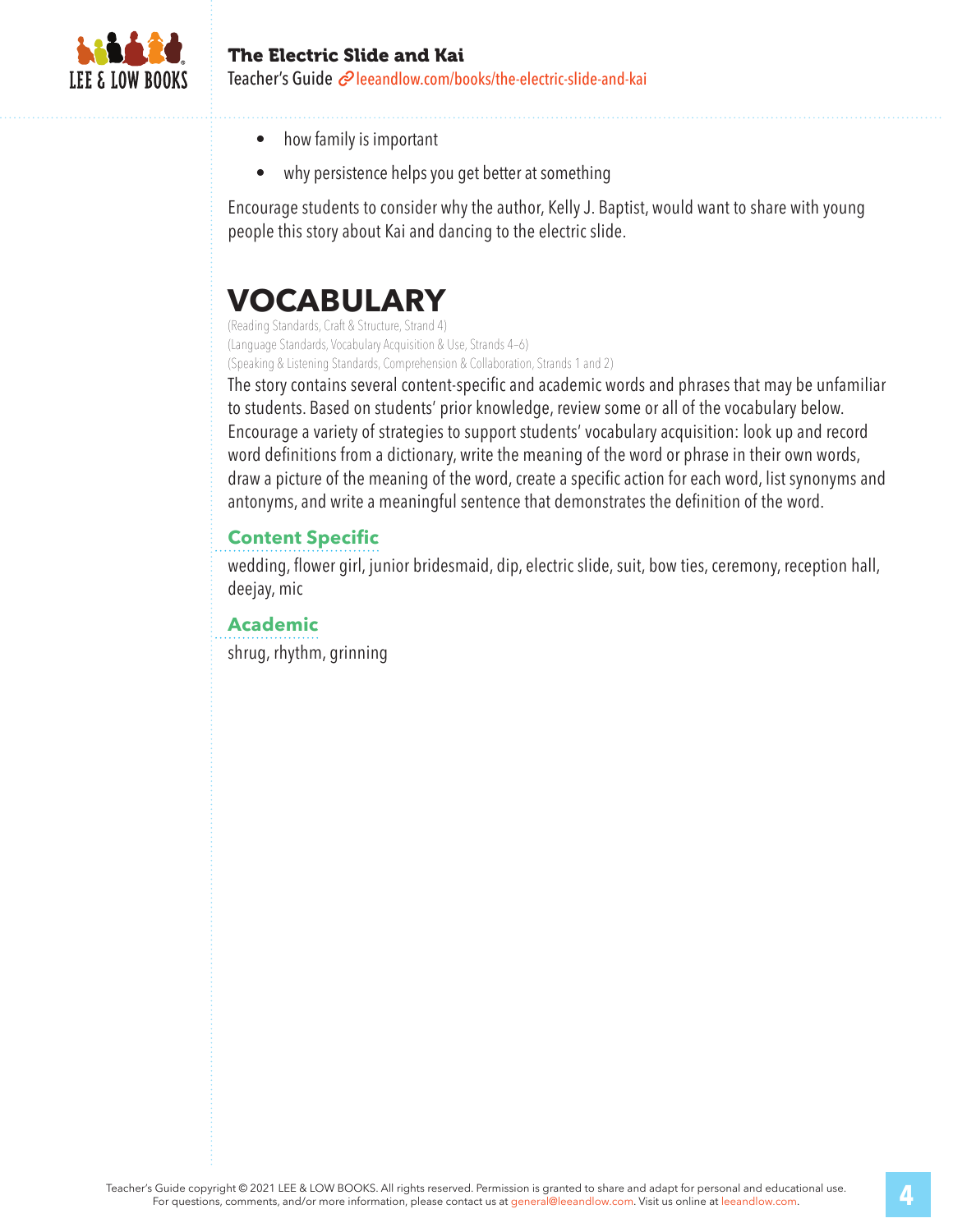

# **AFTER READING**

### **Discussion Questions**

After students have read the book, use these or similar questions to generate discussion, enhance comprehension, and develop appreciation for the content. Encourage students to refer to passages and/or illustrations in the book to support their responses. **To build skills in close reading of a text, students should cite textual evidence with their answers.**

### **Literal Comprehension**

(Reading Standards, Key Ideas & Details, Strands 1–3)

(Speaking & Listening Standards, Comprehension & Collaboration, Strands 1–3 and Presentation of Knowledge & Ideas, Strand 4)

- **1.** What does Mama get in the mail?
- **2.** Who is getting married?
- **3.** How is each family member involved in the wedding?
- **4.** What happened to Kai at the family reunion?
- **5.** Who turns on the music after dinner? What does Kai do?
- **6.** Who teaches Kai to dance first? How does she teach him? What happens?
- **7.** Which family member tries to teach Kai next? How does he teach him? What happens?
- **8.** What does Kai do in the car on the way to the wedding?
- **9.** What do Kai and his family members have to do during and right after the wedding?
- **10.** What happens on the dance floor? When the electric slide comes on, what does Kai think he's first going to do?
- **11.** Who stops Kai from leaving before the dance? What does he say to Kai?
- **12.** What does Granddad do right before Kai and his family have to leave? What nickname does he give Kai?

#### **Extension/Higher Level Thinking**

(Reading Standards, Key Ideas & Details, Strands 2 and 3 and Craft & Structure, Strands 4 and 6) (Speaking & Listening Standards, Comprehension & Collaboration, Strands 1–3 and Presentation of Knowledge & Ideas, Strand 4)

- **1.** What is one big thought you have after reading this book? Think about Kai's dedication to practicing his dance moves and his love for his family. What is your takeaway from this book? What would you tell a friend about this book?
- **2.** What do you think is Kelly J. Baptist's message to the reader? Think about possible motivations behind Kelly J. Baptist's intentions for writing the book. What do you think she wanted to tell her readers?
- **3.** Have students make a text-to-self connection. What kinds of connections did you make from this book to your own life? What do Kai's experiences, thoughts, and feelings mean to you?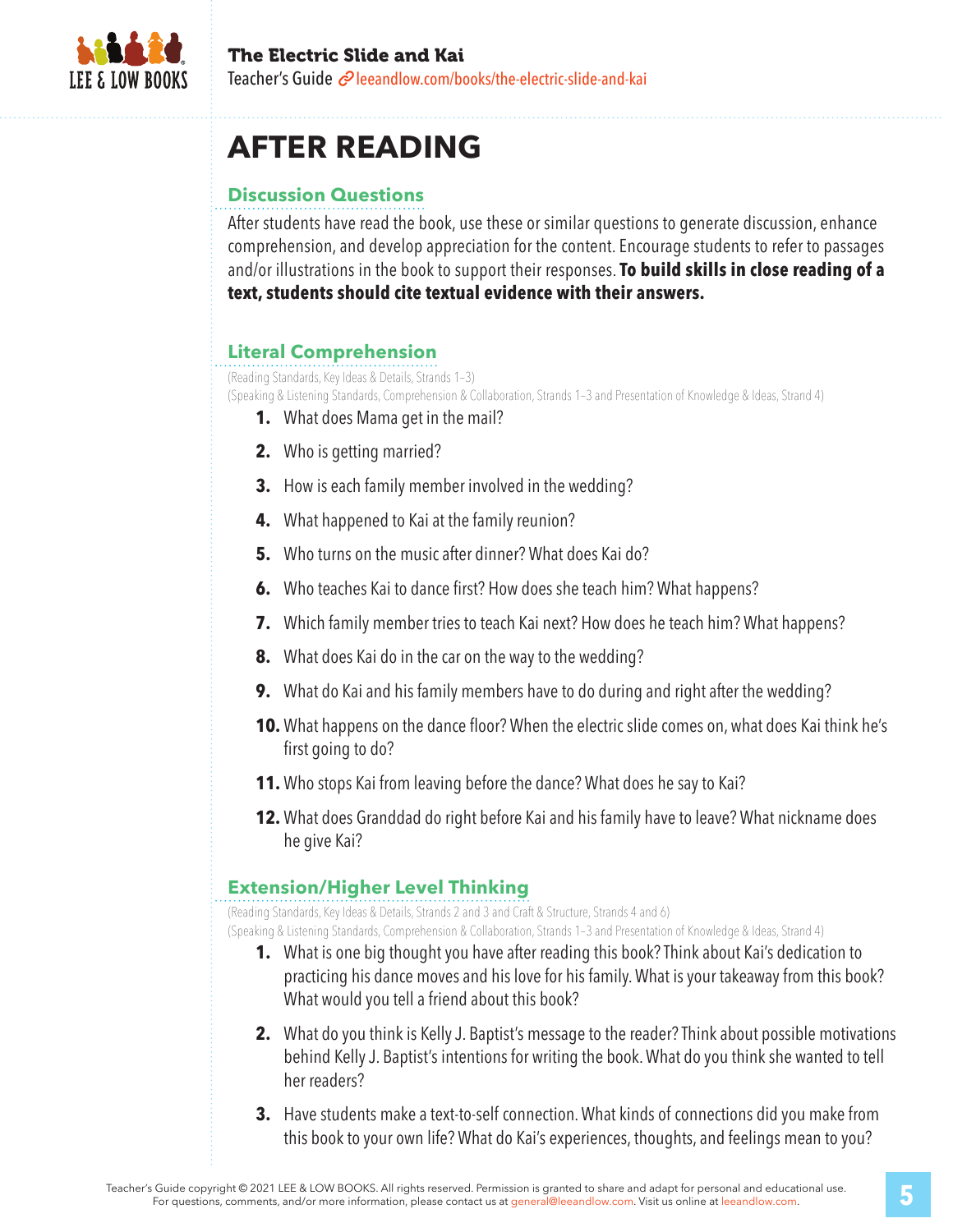

- **4.** Have students make a text-to-text connection. Did you think of any other books while you read *The Electric Slide and Kai*? Why did you make those connections?
- **5.** Have students make a text-to-world connection. What kind of connections did you make between this book and what you have seen in the world, such as online, on television, or in a newspaper? Why did this book make you think of that?
- **6.** What does persistence mean to you after reading? After reading *The Electric Slide and Kai*, what does practice and hard work mean to you? Why?
- **7.** How has a family member or other close person impacted your life? Kai's family all supported him in improving his dance, and Kai was determined to get a nickname from his beloved granddad. Have you had a family member or other person who really changed your life? What were some things that family member or person did that were significant to you?

## **ELL Teaching Activities**

(Speaking & Listening Standards, Comprehension & Collaboration, Strands 1–3 and Presentation of Knowledge & Ideas, Strands 4–6) (Language Standards, Vocabulary Acquisition & Use, Strands 4–6)

These strategies might be helpful to use with students who are English Language Learners.

- **1.** Assign ELL students to partner-read the story with strong English readers/speakers. Students can alternate reading between pages, repeat passages after one another, or listen to the more fluent reader.
- **2.** Have each student write three questions about the story. Then let students pair up and discuss the answers to the questions.
- **3.** Depending on students' level of English proficiency, after the first reading:
	- Review the illustrations in order and have students summarize what is happening on each page, first orally, then in writing.
	- Have students work in pairs to tell what they learned about one of the poems. Then ask students to write a short summary, synopsis, or opinion about what they have read.
- **4.** Have students give a short talk about something that they had to get better at and what they did to improve and practice.
- **5.** The book contains several content-specific and academic words that may be unfamiliar to students, and several words are printed in bold. Based on students' prior knowledge, review some or all of the vocabulary. Expose English Language Learners to multiple vocabulary strategies. Have students make predictions about word meanings, look up and record word definitions from a dictionary, write the meaning of the word or phrase in their own words, draw a picture of the meaning of the word, list synonyms and antonyms, create an action for each word, and write a meaningful sentence that demonstrates the definition of the word.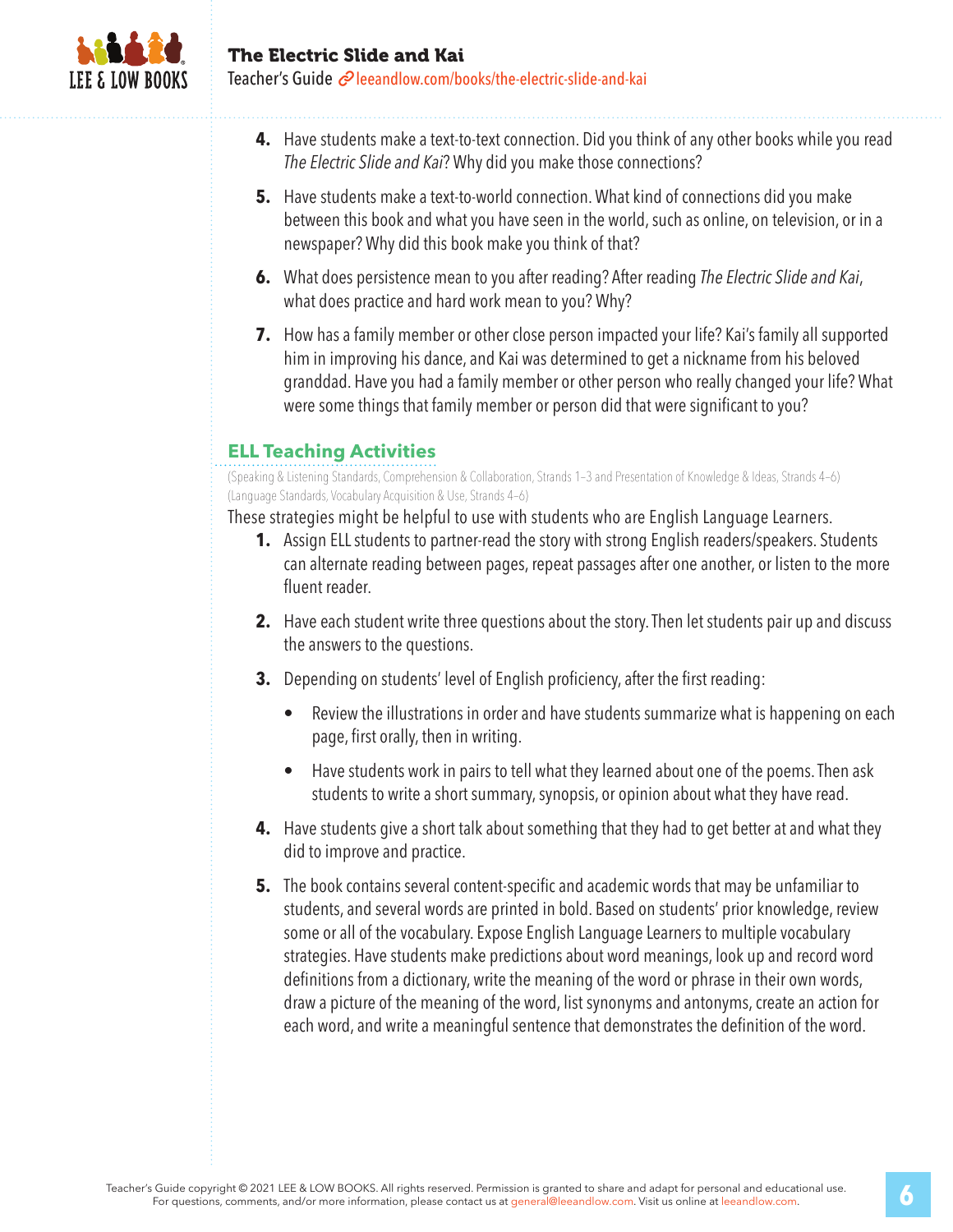

#### **Social and Emotional Learning**

(Reading Standards, Key Ideas & Details, Strands 1-3 and Craft & Structure, Strands 4-6) (Speaking & Listening Standards, Comprehension & Collaboration, Strands 1–3 and Presentation of Knowledge & Ideas, Strand 4) (Writing Standards, Text Types & Purposes, Strands 1–2 and Production & Distribution of Writing, Strands 4–6) (Language Standards, Vocabulary Acquisition & Use, Strands 6)

Social and emotional learning involves being aware of and regulating emotions for healthy development. In addition to understanding one's own feelings, strong socio-emotional development allows individuals to develop empathy for others and to establish and maintain relationships.

Use the following prompts to help students study the socio-emotional aspects of this book.

- **1.** Dancing and moving can help kids feel good and be beneficial for their health (https://bit. ly/3tJPjTZ). Have students think about why dancing can relieve stress or anxiety. How does dancing make them feel? Do they like to dance? Why or why not? If they like to dance, how does it help them feel better if they're feeling anxious, nervous or sad? Have students write a piece about how dancing, or any kind of movement, makes them feel and why.
- **2.** How do Kai's feelings change about dance throughout the story? Students can create a graphic organizer with three columns, "Beginning," "Middle," and "End." Write down what Kai was like in the beginning of the story, what kinds of changes he experienced in the middle, and how his character was different in the end.
- **3.** Connect Kai's experiences with dancing to students' own apprehension about something that they've had in their life. Were students ever nervous about something, or felt like they weren't good enough at a particular activity? How did it make them feel? Did they want to keep trying? How did they practice that particular activity? Students can share their findings in an essay.
- **4.** Kai realizes in the end that mistakes are okay, and that no one is going to notice if he messes up. How does this demonstrate how his character changed over the course of the story? Have you ever related to Kai in this type of situation before? What was it like? What does it feel like to make a mistake? How did you overcome your fear of making mistakes?
- **5.** Which illustration in *The Electric Slide and Kai* best shows an emotion? Explain which emotion you think it shows. How does the image portray that emotion?
- **6.** Choose an emotion that interests you: happiness, sadness, fear, anxiety, frustration, hope, perseverance, and so on. Illustrate or act out what that emotion looks like in *The Electric Slide and Kai*.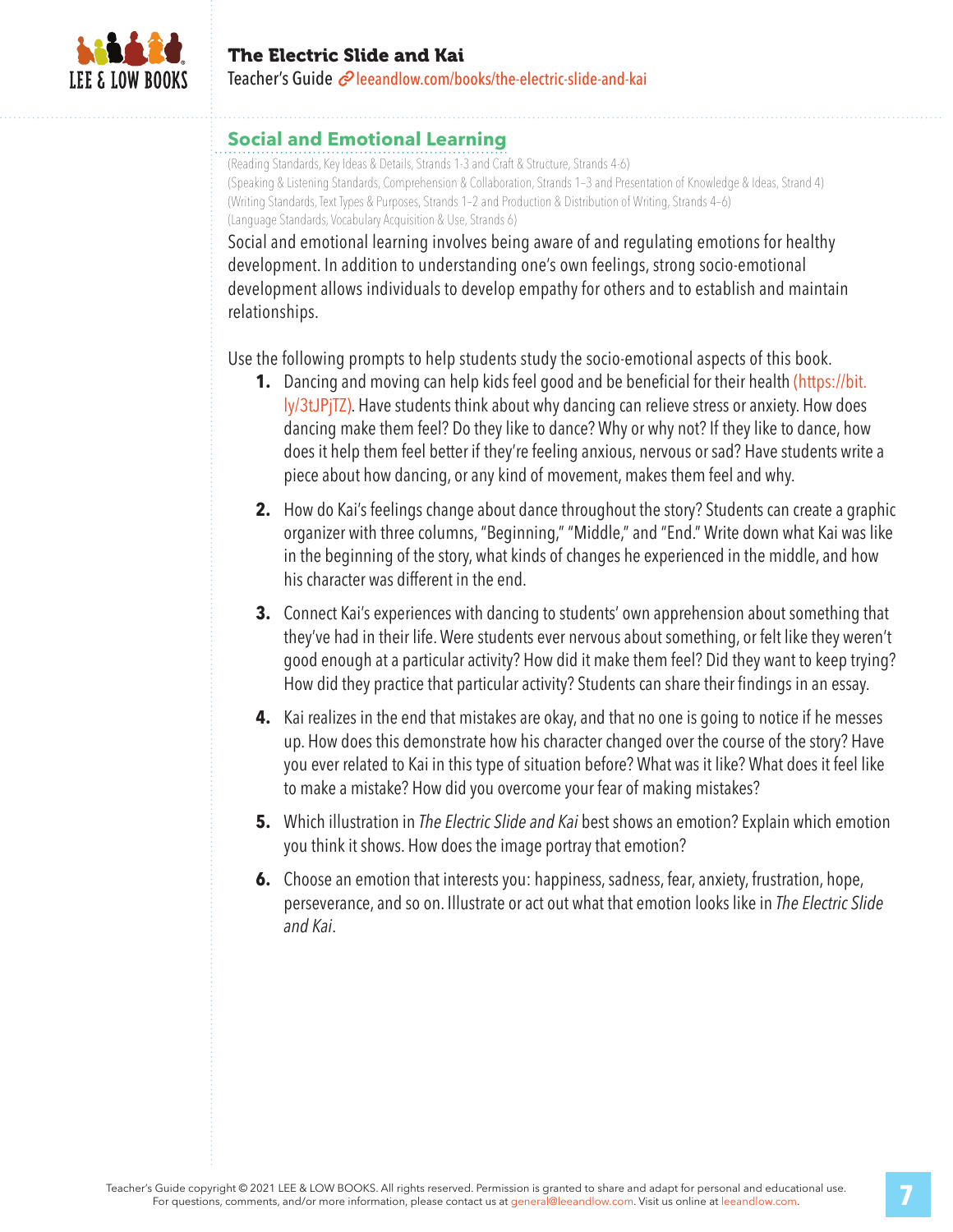

## **INTERDISCIPLINARY ACTIVITIES**

(Introduction to the Standards, page 7: Students who are college and career ready must be able to build strong content knowledge, value evidence, and use technology and digital media strategically and capably)

Use some of the following activities to help students integrate their reading experiences with other curriculum areas. These can also be used for extension activities, for advanced readers, and for building a home-school connection.

### **English/Language Arts**

(Reading Standards, Key Ideas and Details, Strands 1–3, Craft and Structure, Strands 4–6, Integration of Knowledge & Ideas, Strands 7–9, Range of Reading of Text Complexity, Strand 10)

(Writing Standards, Text Types & Purposes, Strands 1–3, Production & Distribution of Writing, Strands 4 and 6, Research to Build & Present Knowledge, Strands 7–9, Range of Writing, Strand 10)

(Speaking and Listening Standards, Comprehension and Collaboration, Strands 1–3, Presentation of Knowledge and Ideas, Strands 4–6)

- **Complete a literary unit on dance and different types of dances.** Lee & Low titles include *Capoeira* (https://www.leeandlow.com/books/capoeira), *¡Olé, Flamenco!* (https:// www.leeandlow.com/books/ole-flamenco) and *Drumbeat in Our Feet* (leeandlow.com/books/ drumbeat-in-our-feet). Use a graphic organizer to compare and contrast the electric slide to the different dances in the books. What are the different dances called? Where did they originate? What are the moves involved? Students can discuss their findings and then write an essay about what they learned from conducting this study.
- **Conduct a "how-to" unit featuring something that students like to do.** Kai had to look up videos on how to dance. Have students write about their favorite hobby, such as a sport or anything else like that to do, and instructions on how to do it. Students can think about the following: what are the most critical instructions? How do I write the directions so people will know exactly how to do my hobby? What makes an effective how-to writing piece? ReadWriteThink has a lesson plan for more information about how-to writing (http://www. readwritethink.org/classroom-resources/lesson-plans/writing-motivating-students-write-871. html). After students write their piece, if possible they can also record a video on how to do their particular hobby. Students can also accompany their pieces with illustrations or pieces of artwork.
- **Have students come up with a list of questions to ask author Kelly J. Baptist.** What do students want to know about the process behind writing a children's book? How did the author come up with the idea to write *The Electric Slide and Kai*? What research did she do? Was she inspired by events from her own life? Consider contacting Kelly J. Baptist and inviting her to your school, library, or other relevant setting for an in-person or a virtual author visit (https://www.kellyiswrite.com/about).
- **Encourage students to watch the book trailer** (https://www.leeandlow.com/books/theelectric-slide-and-kai) **for** *The Electric Slide and Kai***.** If the necessary equipment is available at school or in students' homes, encourage students to record and edit their own book trailers for *The Electric Slide and Kai*. For ideas, check out this Creating Reading Excitement with Book Trailers lesson plan (http://www.readwritethink.org/classroomresources/ lesson-plans/bookreport-alternativecreating-c-30914.html) by ReadWriteThink.org.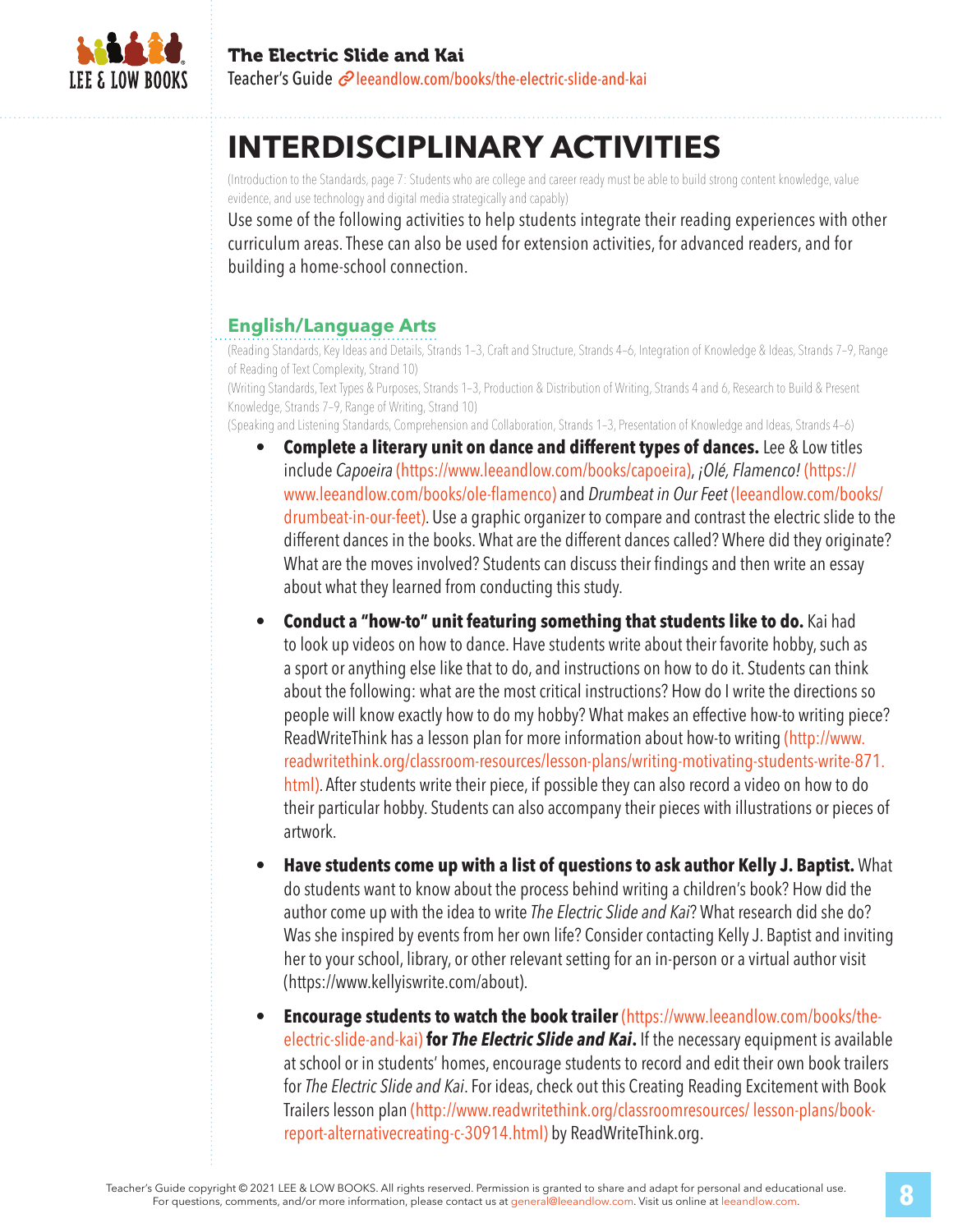

- **Have students read Kelly J. Baptist and Darnell Johnson's interview, "The importance of Black Joy in Children's Books: A Conversation with Kelly J. Baptist**  and Darnell Johnson" (https://blog.leeandlow.com/2021/03/30/the-importance-of-blackjoy-in-childrens-books-a-conversation-with-kelly-j-baptist-and-darnell-johnson/). What did students learn from the author and illustrator's interview? How is *The Electric Slide and Kai* meaningful to their lives? Why is this book important? Encourage teachers and students to highlight and read books all year long featuring Black joy and love.
- **Students can write a piece about a hobby, such as a dance or a sport, that's meaningful to them.** When Kai was practicing his dance moves, he was thinking of his family and how they were inspirational to him. Do students have a hobby, such as a sport or another activity, that their family members or friends do that is also important to them? Did they ever struggle with it in the beginning, or feel embarrassed about it? Students can write a small moment piece or another reflection on their hobby, how it makes them feel, how they practice, and why it's meaningful to them. If possible, students can show off the hobby to the class or bring in an artifact that demonstrates their hobby to the class.
- **Read other books about weddings featured in book lists in the Background Section of this guide.** Students can share what they learned about weddings from reading the different titles, including *The Electric Slide and Kai*. What do you typically see at weddings? How can weddings all be different? Why are weddings important? If students have ever been to a wedding, what was it like? Students can share their findings with a partner, small group or whole class.

#### **Social Studies/Geography**

(Reading Standards, Key Ideas and Details, Strands 1–3, Craft and Structure, Strands 4–6, Integration of Knowledge & Ideas, Strands 7–9, Range of Reading of Text Complexity, Strand 10)

(Writing Standards, Text Types & Purposes, Strands 1–3, Production & Distribution of Writing, Strands 4 and 6, and Research to Build & Present Knowledge, Strands 7–9, Range of Writing, Strand 10)

(Speaking and Listening Standards, Comprehension and Collaboration, Strands 1–3, Presentation of Knowledge and Ideas, Strands 4–6)

- **Conduct a research study on other types of dance across the world.** PBS LearningMedia has a digital library that encourages the exploration, analysis and appreciation of dance (https://blog.leeandlow.com/2021/03/30/the-importance-of-black-joy-in-childrensbooks-a-conversation-with-kelly-j-baptist-and-darnell-johnson/). *The New York Times* also has an article, "Travel the World Through These Dance Tutorials" (https://www.nytimes. com/2020/07/25/travel/cultural-dances-tutorials.html). Students can work independently, with a partner or in small groups and select a dance of their choice. Students can think about the following guiding questions: Where did this dance originate? What are the steps and movements involved in this dance? When was this dance created? What kind of music is typically involved with this dance? Students can share their findings in a visual presentation format of their choosing with photographs and other digital or print resources.
- **Have students explore the importance of dance in African American culture**  (https://www.edc.org/blog/importance-dance-african-american-culture)**.** Students can investigate other resources online, including Google Arts and Culture "The Story of Black History and Culture Through Dance" (https://artsandculture.google.com/story/the-story-ofblack-history-and-culture-through-dance/YwVx\_bMlOiR2eQ?hl=en) and the African American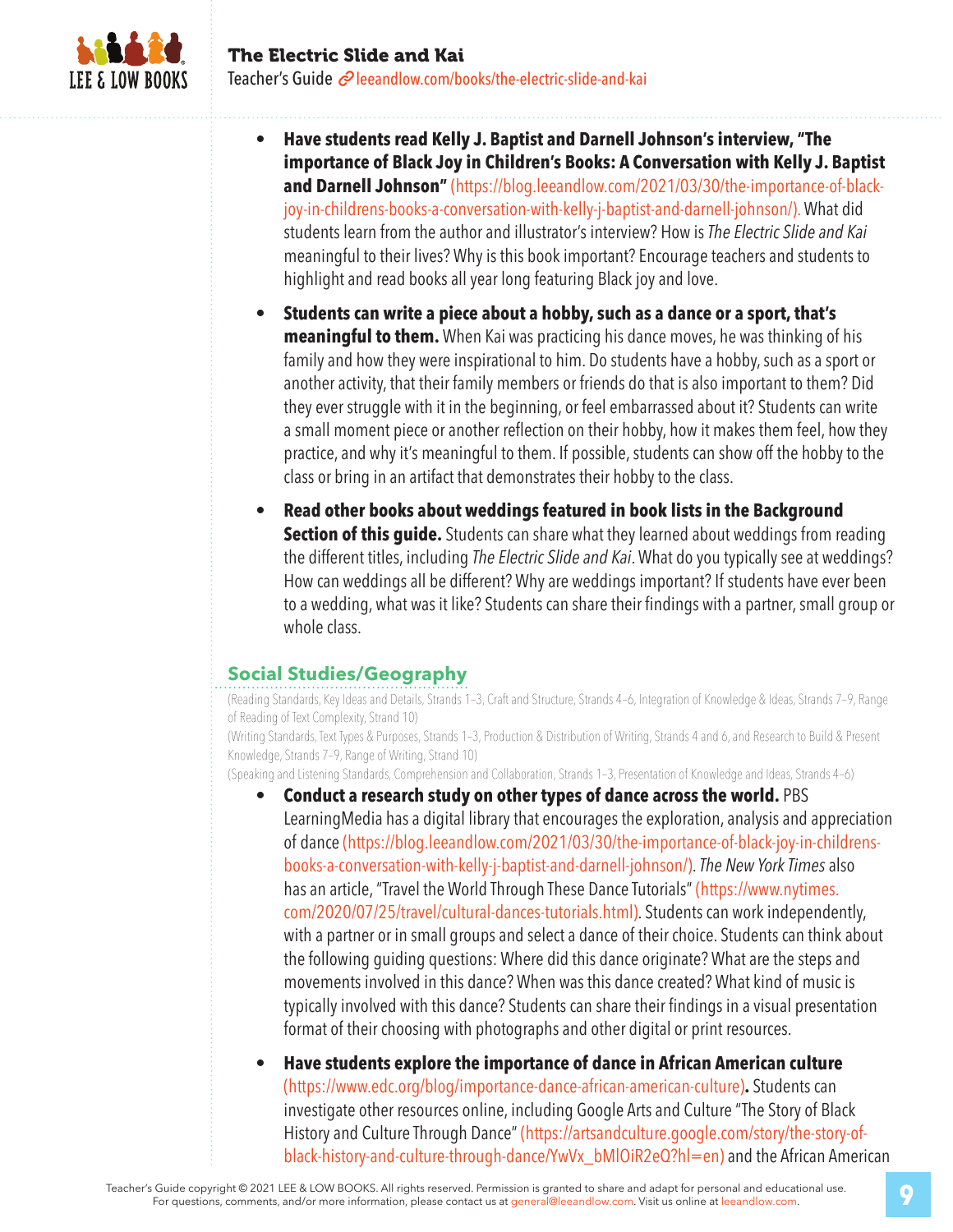

Registry's "Black Dance in America, a Brief History" (https://aaregistry.org/story/africanamerican-dance-a-brief-history/). Afterwards, have students reflect on what they learned. How is dance important in Black history? Why is this important history to learn about? What did they learn during the research process?

### **Arts, Media & Music**

(Reading Standards, Key Ideas and Details, Strands 1–3, Craft and Structure, Strands 4–6, Integration of Knowledge & Ideas, Strands 7–9, Range of Reading of Text Complexity, Strand 10)

(Writing Standards, Text Types & Purposes, Strands 1–3, Production & Distribution of Writing, Strands 4 and 6, Research to Build & Present Knowledge, Strands 7–9, and Range of Writing, Strand 10)

(Speaking and Listening Standards, Comprehension and Collaboration, Strands 1–3, Presentation of Knowledge and Ideas, Strands 4–6)

- **Teach students the electric slide dance** (https://www.passion4dancing.com/electric-slidedance/)**.** Have students learn in small groups and then get together as a whole class to do the electric slide. Consider adding a movement break throughout the school day and continue to practice the dance. Students can reflect on what the experience of learning a dance was like, and compare it to Kai's experience. For students who already know the dance, do they like performing the electric slide? Why or why not?
- **Consider having students come up with questions to interview the illustrator Darnell Johnson.** What is his process behind creating the illustrations for a children's book? What medium did he use to create the illustrations? Why? What was it like to work on *The Electric Slide and Kai*? Consider contacting Darnell Johnson for an illustrator visit https:// artofdarnelljohnson.com/.
- **Encourage students to select the illustration from** *The Electric Slide and Kai* **that resonated with them the most.** Have students write a reflection about the illustrations chosen. What stood out to them? How did their illustrations make them feel? What did the illustrations make them think about?

#### **School-Home Connection**

(Reading Standards, Integration of Knowledge and Ideas, Strands 7 and 9) (Writing Standards, Text Types & Purposes, Strands 1-3, Production & Distribution of Writing, Strand 4, and Research to Build & Present Knowledge, Strands 7-9, Range of Writing, Strand 10) (Speaking and Listening Standards, Comprehension and Collaboration, Strands 1-3, Presentation of Knowledge and Ideas, Strands 4-6)

- **Ask students to interview family members about dancing.** Do they like to dance? Why or why not? How does dancing make them feel? What kinds of dances do they know? Where do they typically dance? Have they ever danced at weddings? Students can share their findings with the class. Encourage students and families to dance at home!
- **Learn the electric slide dance as a family while referring to the steps from the Art/ Media section of this guide** (https://www.passion4dancing.com/electric-slide-dance/). Students and families can work together to learn the steps of the dance, or dance together as a family if they're already familiar with the electric slide. Students can take the lead in teaching their families the dance moves, and for students already familiar, they can take this opportunity as a fun way to move with their families. Students can share their experiences with the class. Did students have to teach their family members? What was that like? Students can connect their dance experiences to Kai's.